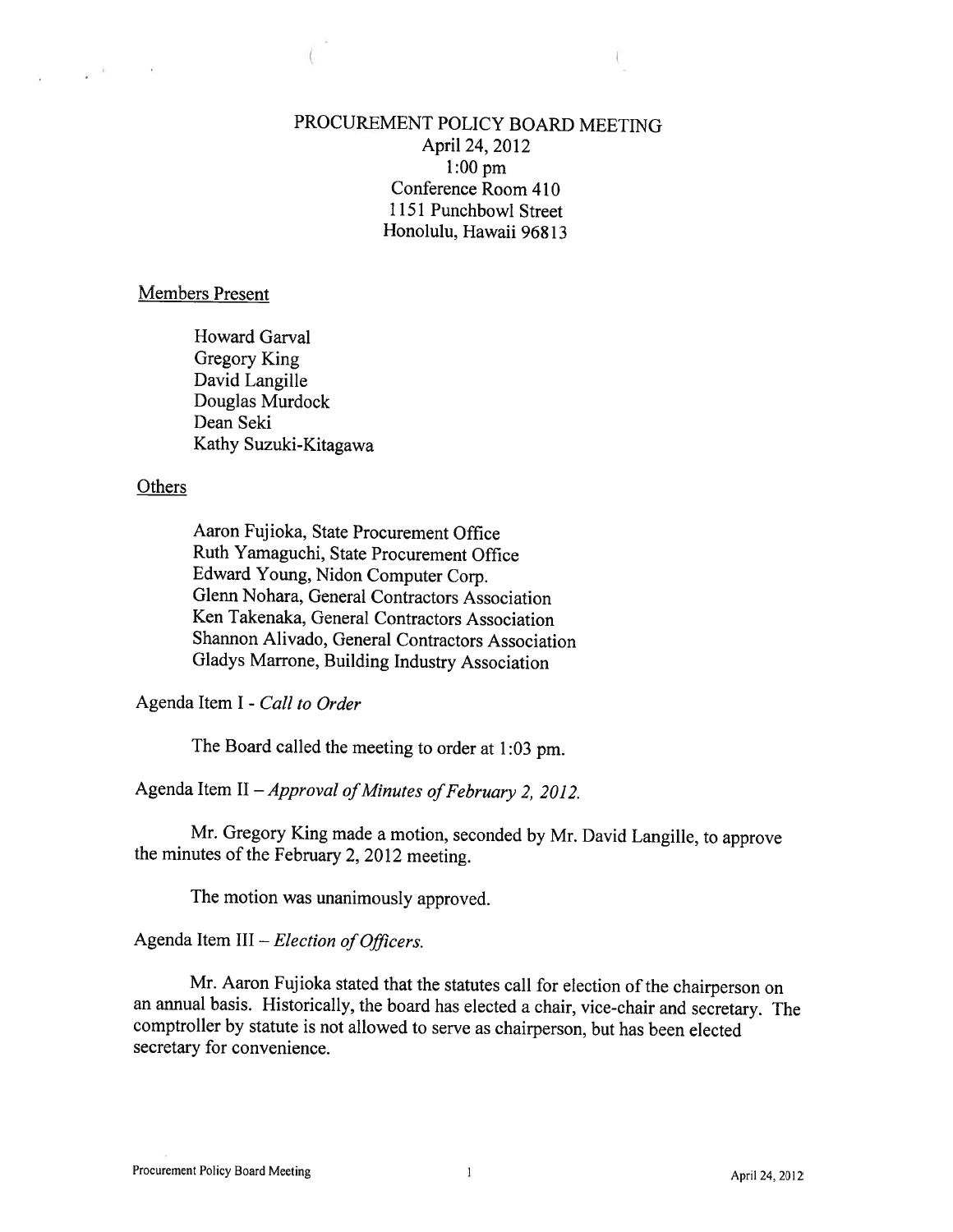Ms. Kathy Suzuki-Kitagawa made <sup>a</sup> motion, seconded by Mr. Howard Garval, to nominate Gregory King as chair.

Mr. King stated that he would serve for <sup>a</sup> year if the board requested to allow the other members time to familiarize themselves with the working of the board.

The motion was unanimously approved.

 $\chi=20$ 

 $\sim$ 

Ms. Suzuki-Kitagawa made <sup>a</sup> motion seconded by Mr. Dean Seki to nominate David Langille as Vice-Chair.

The motion was unanimously approved.

Mr. Garval made <sup>a</sup> motion seconded by Mr. Douglas Murdock to nominate Mr. Seki as Secretary.

The motion was unanimously approved.

Agenda Item IV  $-$ . Summary and results from public hearing and for the PPB's final approval of the following Hawaii Administrative Rules for chapters: 3-120 General Provisions; §3-120-4, Procurements exempt from chapter 103D, HRS; Exhibit A, Procurements exempt from chapter 103D, HRS; 3-124 Preferences, Subchapter 1, Hawaii Products; and 3-125 Modifications and Terminations of Contracts, §3-125-13, Price adjustment in construction contracts.

Mr. Fujioka informed the board that the State Procurement Office (SPO), on behalf of the Procurement Policy Board (Board) conducted public hearings on the Hawaii Administrative Rules for sections of chapters 3-120, 3-124 and 3-125. He thanked Mr. King for his attendance and for coordinating the Maui site and Ms. Suzuki-Kitagawa for attending.

Mr. Fujioka stated there were no comments at the public hearing and requested the Board's approval of the rules. Mr. Murdock requested that the rules be addressed individually.

Mr. Garval made <sup>a</sup> motion, seconded by Mr. Langille to adopt §3-120-4 and Exhibit A.

Ms. Ruth Yamaguchi explained that the rule changes were to address statutory changes.

The motion was unanimously approved.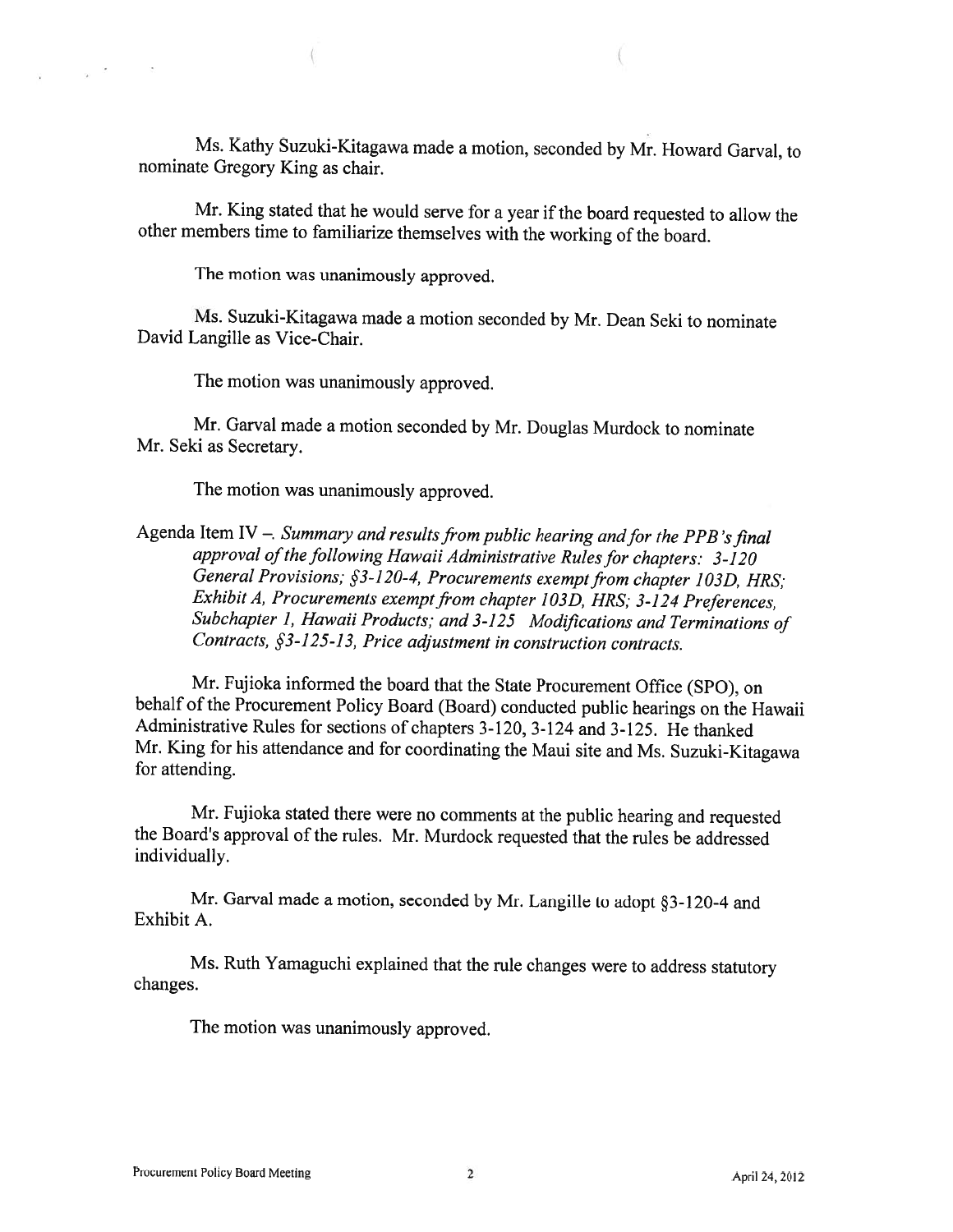Mr. Garval made <sup>a</sup> motion seconded by Mr. Seki to adopt 3-124, Subchapter 1.

Mr. Murdock requested clarification on the difference between registered and qualified Hawaii product. Ms. Yamaguchi explained that <sup>a</sup> product is qualified by <sup>a</sup> procurement officer that is submitted in <sup>a</sup> proposal or bid for <sup>a</sup> specific solicitation. The qualified Hawaii product becomes <sup>a</sup> registered Hawaii product when the administrator of SPO has approved the product and it is included on the Hawaii products list.

The motion was unanimously approved.

 $\left($ 

 $\alpha = \frac{1}{2}$ 

Ms. Suzuki-Kitagawa made <sup>a</sup> motion, seconded by Mr. Seki to adopt §3-125-13.

The motion was unanimously approved.

Agenda Item V – Discussion on procurement streamlining requested by member Dean Seki.

Mr. Seki thought there should be <sup>a</sup> discussion on procurement streamlining and whether the Board would like to form <sup>a</sup> working group or continue to have ongoing discussions as <sup>a</sup> Board agenda item.

Mr. Fujioka suggested the Board may want to have further discussions and define <sup>a</sup> more specific area or targeted item that the Board would like to accomplish rather than taking on the large task of addressing the entire procurement code.

After <sup>a</sup> lengthy discussion the Board agreed to keep the item on the agenda for further discussion.

Agenda Item VI - Summary of legislation requested by member Greg King.

Mr. King requested that this item be <sup>p</sup>laced on the agenda for the next meeting as the legislative session will be ending on May 3rd and <sup>a</sup> report could be made at that time of legislation that has passed pertaining to procurement.

### Agenda Item VII -Announcements

Mr. Fujioka stated that SPO will follow the same procedure of surveying the Board with suggested dates for the next meeting.

Mr. Garval inquired whether any thoughts of centralizing procurement. Mr. Fujioka replied that the topic of centralization comes up periodically. Everyone agrees that it would be most efficient, SPO had previously submitted <sup>a</sup> proposed centralization <sup>p</sup>lan to the prior Comptroller and Legislature.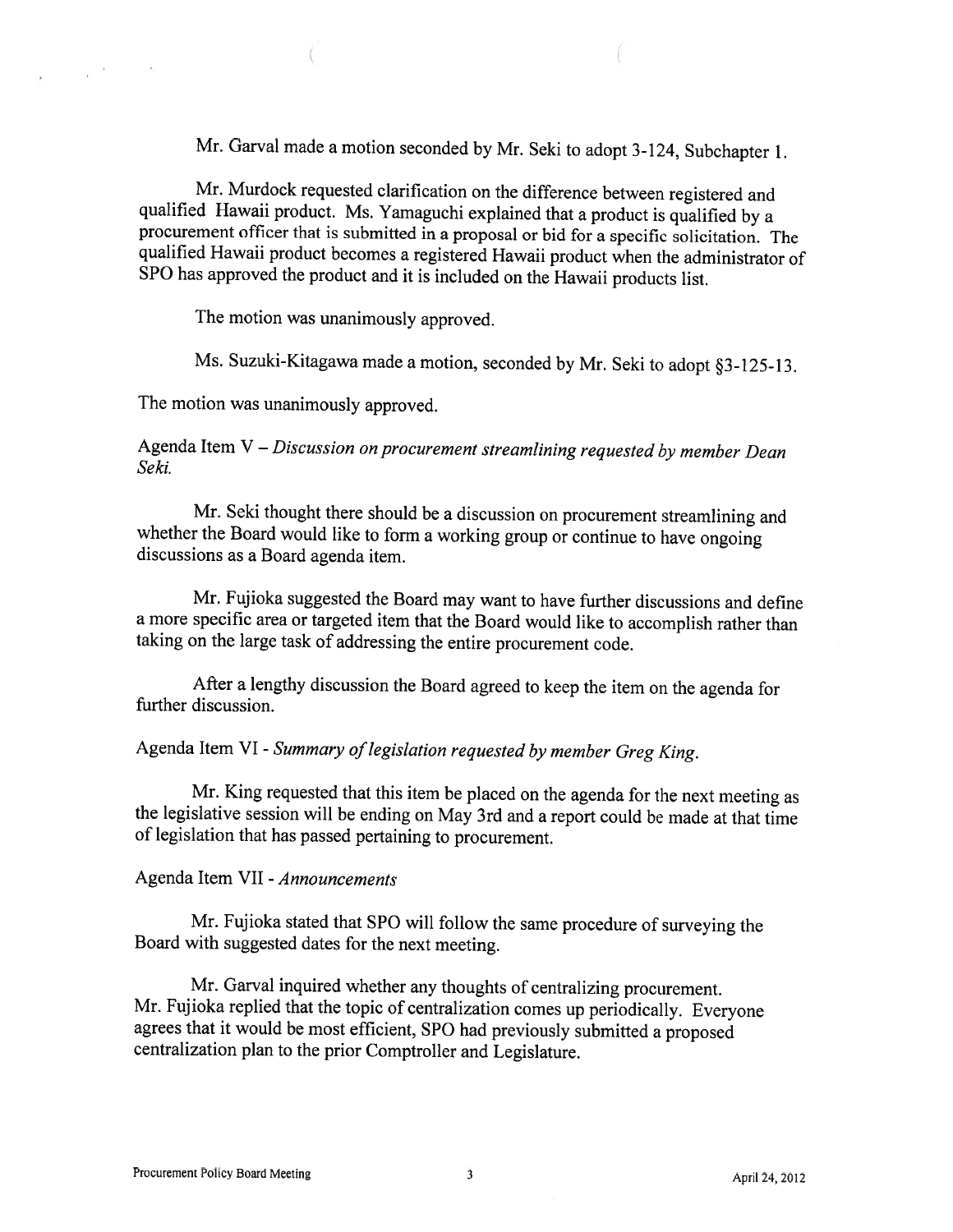# Agenda Item VII - Adjournment

Mr. Garval made <sup>a</sup> motion, seconded by Mr. Langille to adjourn the meeting. The motion was unanimously approved. The meeting was adjourned at 2:40 pm.

Respectfully submitted,

 $\frac{1}{16}$   $\frac{1}{2}$ 

 $\bar{\mathbf{r}}$   $\approx$ 

 $\bar{t}$ 

Date Dean Seki, Secretary Procurement Policy Board

Attachment: April 24, <sup>2012</sup> PPB Agenda